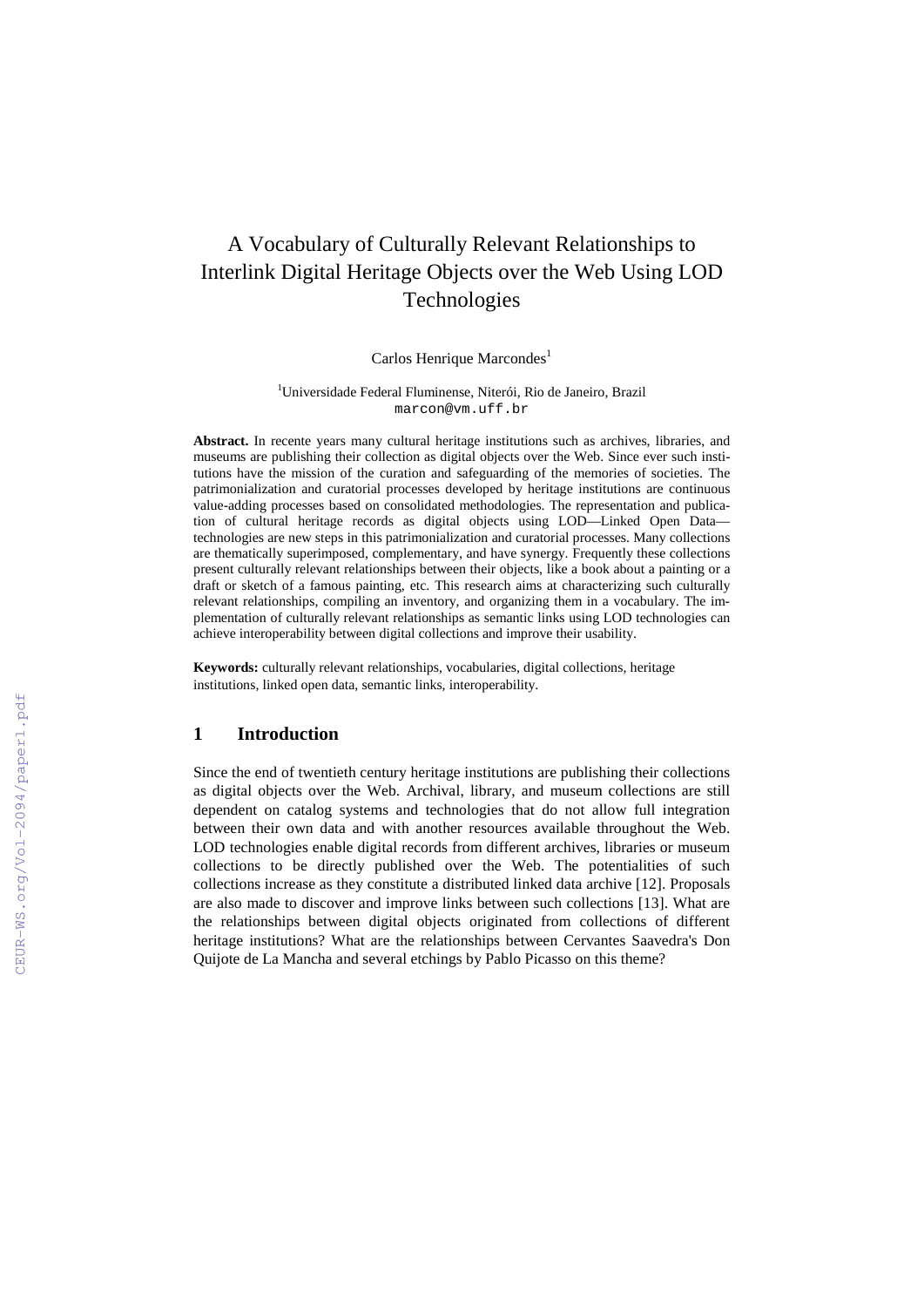The representation and publication of cultural heritage records as digital objects using LOD technologies is a whole new step in the patrimonialization and curatorial processes developed by cultural heritage institutions. LOD technologies enable direct publication of digital collections and thus their integration into the mainstream Web. Many of these collections are thematically superimposed and complementary, having synergies not yet explored.

Frequently these collections present culturally relevant relationships between their objects, like a book about a painting, a draft or sketch of a famous painting, a letter from an author commenting a book or an artwork, or a contract to commission a sculpture or artwork, etc. What types of culturally relevant relationships may exist between digital objects of collections in archives, libraries, and museums? How can such relationships be discovered and identified? How can LOD technologies be used to implement such relationships as semantic links? How could such relationships be useful for art, history, or culture curators to annotate sets of digital heritage objects?

This paper reports new results of ongoing research [9] that aims at discussing and characterizing such culturally relevant relationships, compiling an inventory of such relationships, organizing them in a vocabulary, and discussing how semantic links expressing them should be derived from the databases of catalog systems. The implementation of semantic links using LOD technologies can achieve interoperability between digital collections and improve their usability, thus empowering heritage institutions. The paper is organized as follows: after the introduction, section 2 describes the materials and methods used and the assumptions made related to precisely characterizing what objects we are relating and what their digital representations are; section 3 develops a framework for the analysis of the relationships collected; section 4 presents the relationships found; and section 5 provides final remarks and conclusions.

# **2. Material and Methods**

Use cases or examples of relationships between objects of different heritage collection are suggested by curators, or collected in literature, and used as examples of possible relationships. Conceptual models such as the FRBR, the CIDOC CRM, the EDM, the RiC-CM were also examined as sources of possible relationships.

A framework to analyze and organize the collected relationships was developed, based on the top-level relationship schema between entities of Groups 1, 2, and 3 of the FRBR model.

Access through the Web to collections of heritage objects presupposes their representation in digital formats. The digital objects that are published and interlinked throughout the Web using LOD technologies are indeed artifacts, even if the original object it is based is a natural object [9]. In this sense, they are social creations [11] created based on archives, libraries, and museum descriptive methodologies and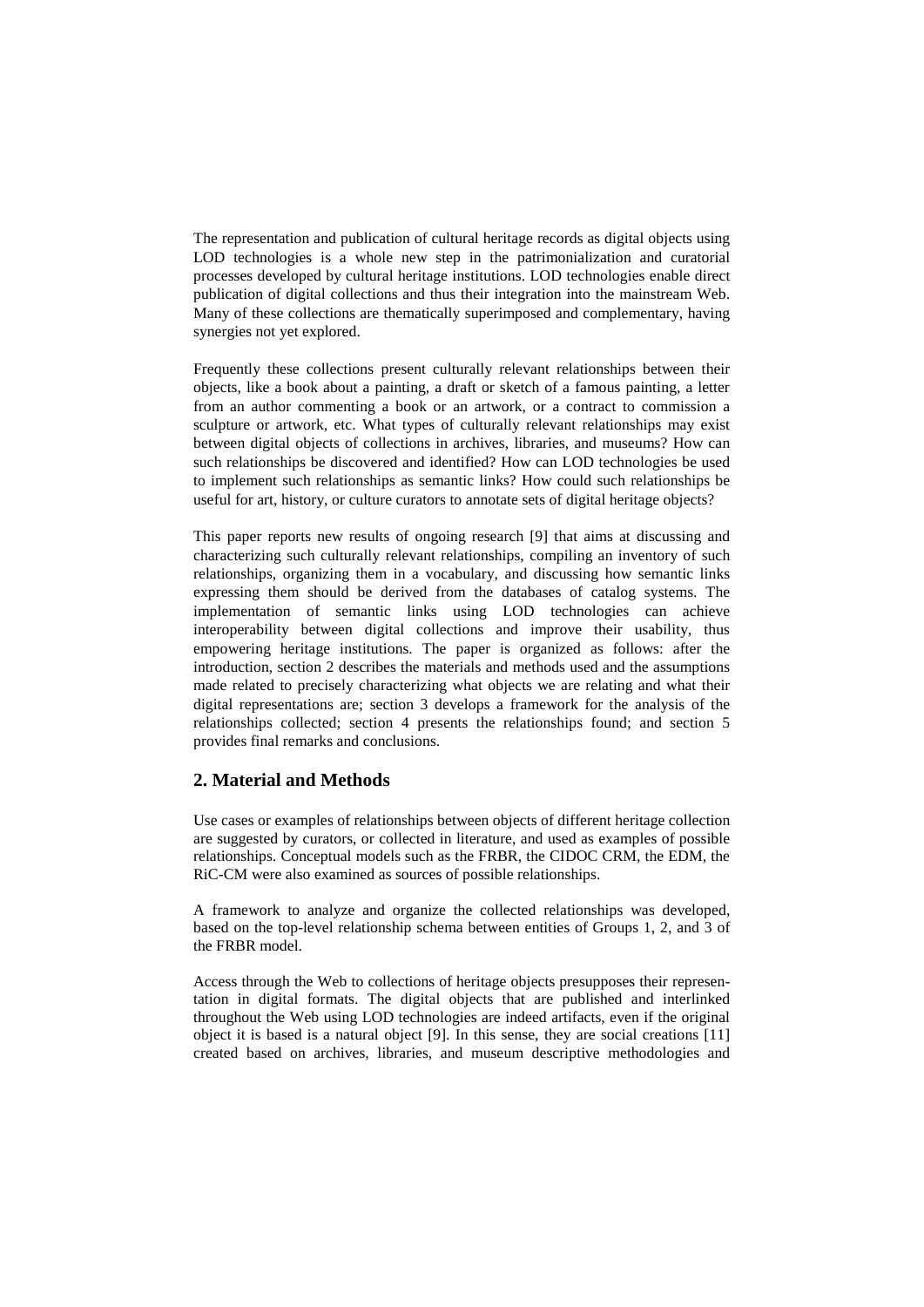standards. They are complex digital objects, here called HO—digital heritage object—identified by a unique persistent identifier, along with metadata that provides context, access points, and enables their management in the digital environment. These metadata sets are associated with digital images of the physical object.

# **3. A framework to analyze relationships between cultural heritage objects**

A framework to analyze the suggested relationships was developed. It consists of a table cross-relating heritage objects (HOs) according to the type of heritage institution: archives, libraries and museum heritage objects. To these HOs "monuments" (monHO) was also added, as there are several suggested use cases that include relationships between archives, libraries, and museum objects with monuments. Such objects are related to other objects, namely Agents (FRBR Group 2 Entities), Concepts, Processes, Time and Place (FRBR Group 3 Entities). The table is shown below.

|          | aHO | lНO | mHO | monHO | Agents | Concepts | Events | Time | Place |
|----------|-----|-----|-----|-------|--------|----------|--------|------|-------|
| aHO      | 11  | 12  | 13  | 14    | 15     | 16       | 17     | 18   | 19    |
| 1HO      | 21  | 22  | 23  | 24    | 25     | 26       | 27     | 28   | 29    |
| mHO      | 31  | 32  | 33  | 34    | 35     | 36       | 37     | 38   | 39    |
| monHO    | 41  | 42  | 43  | 44    | 45     | 46       | 47     | 48   | 49    |
| Agents   | 51  | 52  | 53  | 54    |        |          |        |      |       |
| Concepts | 61  | 62  | 63  | 64    |        |          |        |      |       |
| Events   | 71  | 72  | 73  | 74    |        |          |        |      |       |
| Time     | 81  | 82  | 83  | 84    |        |          |        |      |       |
| Place    | 91  | 92  | 93  | 94    |        |          |        |      |       |

**Table 1.** Relationships between heritage objects

Each table cell may contain a direct relationship  $-$  a semantic link  $-$  from the entity represented by the specific line (its *domain*) to the entity represented by the specific column (its *range*). For example, cell 23 represents a relationship between a library Heritage Object (lHO) and a museum Heritage Object (mHO). As we ask for heritage institution curators to suggest cases of relationships between objects in collections of different heritage institutions, the framework developed reflects relationships where domain and range are objects in archives, libraries, and museum collections. Archives, libraries, and museum objects may be further specialized in different types of objects as is usual in archive, library, and museum collections management. The table is an analytic device that will enable a synthesis to be achieved. All relationships are also types of the *associative relationship*, largely used in thesaurus theory and construction.

"Dependence" is a fundamental criterion to analyze and classify relationships*.* Are there several types of dependence? Following Guarino and Welty [3], [4] on "existential dependence*"* and IFLA [6] on "referential" and "autonomous" relationships, we question if any of the relata in the relationships found is existentially dependent on the other? Are any of them dependent on the other in any other sense? Searle [11] discusses "subjective judgments," "observer-relative features" of reality, and features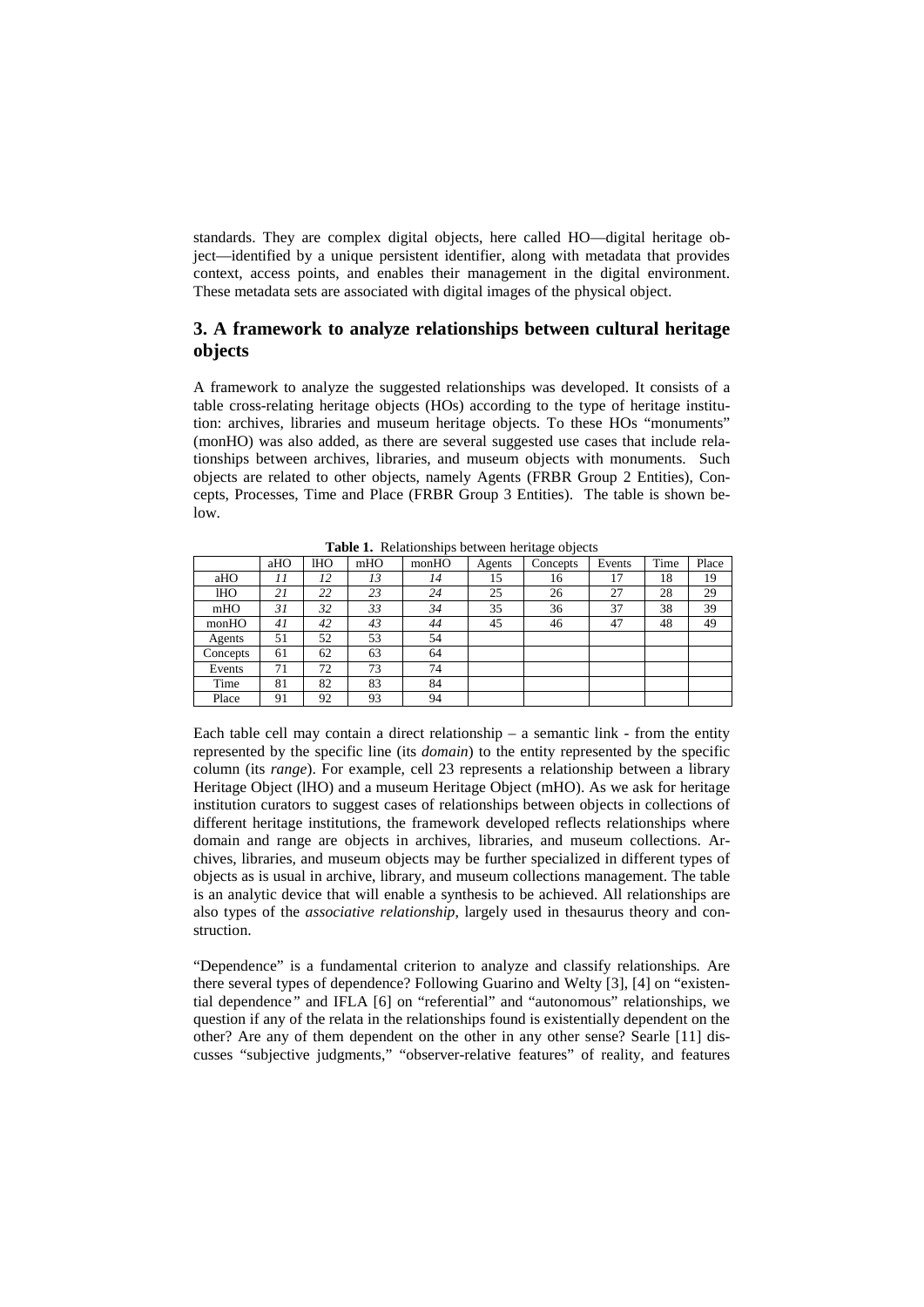that are "ontologically subjective." Are both relata independent? Do any of the relata depend on a subjective judgment from their creator or from a third party agent: a curator, a literary critic? Hessen [5] notes that any knowledge is always knowledge of something, knowledge is a relation between an agent and an object, the agent is *intended for* the object. Dahlberg's [2] concept theory, suggests the existence, among the formal relationships, of *intersections relationships,* such as those relating objects that share at least one property.

To analyze and evaluate possible relationships provided by use cases or collected, each relationship is assigned a label, is described, examples are given, and questions are asked as follows: do any of the relata existentially depend on the other? Is there an inverse relationship? Are there other types of relationships between the two types of objects? Are there similar relationships in other conceptual models, vocabularies, or ontologies?

# **4. Results**

What are culturally relevant relationships? For the purposes of this work, those are conceptual relationships that contextualize and enhance the cultural comprehension of a heritage object. They may be *Direct* relationships, such as between a book and a painting inspired on it (e.g., the work *Don Quijote de La Mancha* and the aquatint by Picasso portraying Don Quijote and Sancho Panza<sup>[1](#page-3-0)</sup>), or *External* relationships. Such are relationships between HO and external entities as Agents, Concepts, Events, Time and Place. Such relationships, provided in the FRBR model, for example, the relationships between a painting by Claude Monet and the concept (subject) Impressionism art movement or between heritage objects that share the same author (the FRBR Group 1 relationships to Group 2 and 3 entities).

Culturally relevant relationships may be *automatically derived* from records in catalogs, such as between two works with common properties, such as the title in the previous example of Don Quijote, or between a work and its author. Yet they can also be *authorial:* different cultural experts and curators, such as art and literary critics, historians, educators, journalists, scholars, etc., discover, illuminate, evaluate, relate to, interpret, and show different points of view about historical facts or processes, historical characters, and artifacts, etc. While doing their job, these experts may find or propose authorial relationships between such entities not previously perceived by anyone else. We plan to develop such distinction in future works.

4.1. Criteria for analyzing the relationships.

From the theoretical bases used and from this inventory of relationships, emerged an initial set of criteria for the organization of the relationships found. Such criteria are something like what Guarino and Welty [3] call "meta-properties."

- *Cultural association (CA)*: when there is a relationship between two HOs established not by the creator of any of them, but by a third-party agent, for example, by a

<span id="page-3-0"></span> <sup>1</sup> See https://www.moma.org/collection/works/68157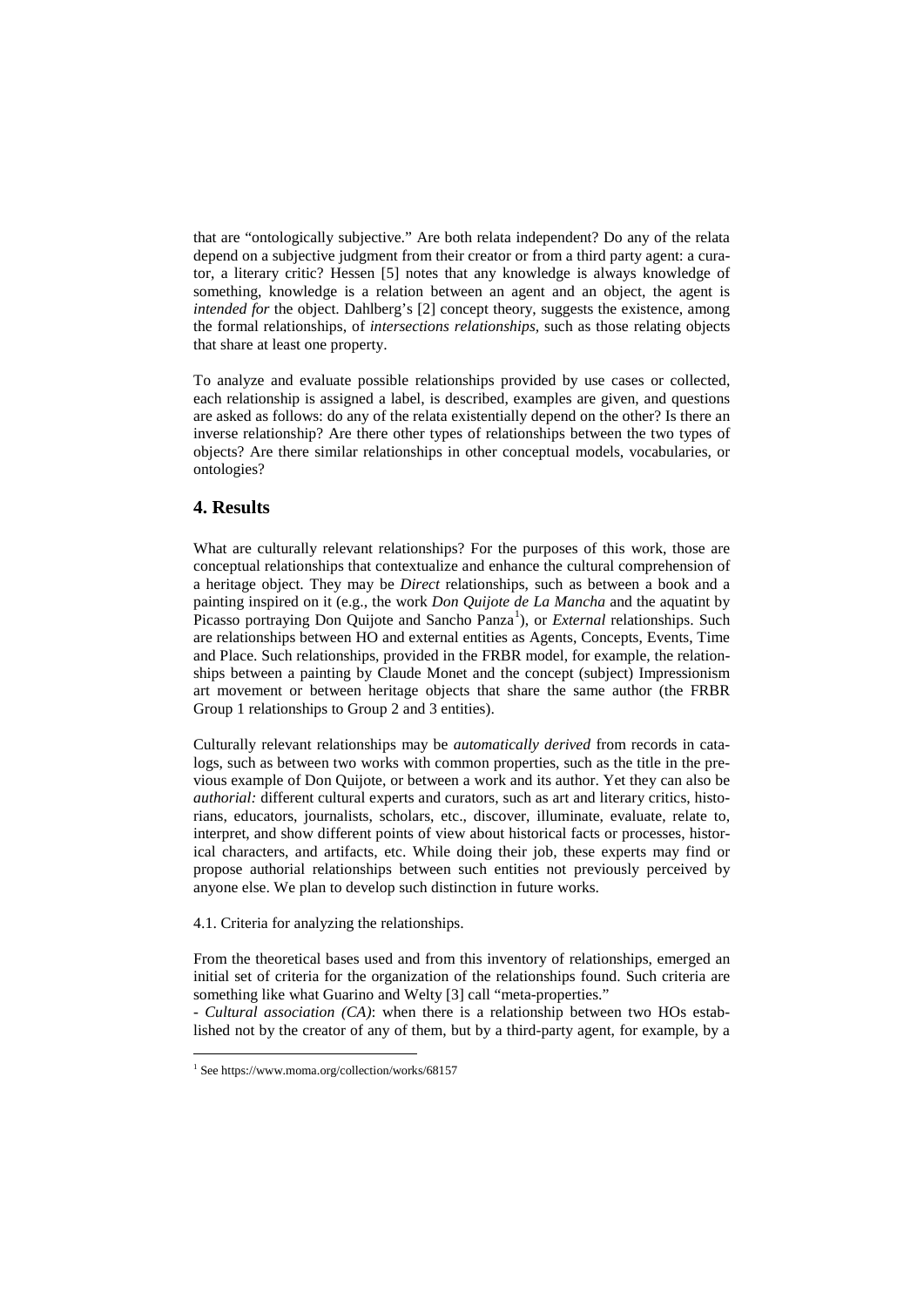curator, a literary or art critic. Cultural association means that the two HOs are existentially independent.

- *Cultural dependence (CD)*: when two HOs have a relationship established by the creator of one of them; the creator of one HO *intended for* the other HO; the two HOs are both artifacts.

*- Cultural independence (CI)*: when two HOs have a relationship established by the creator of one of them, the creator of one HO *intended for* the other HO, but only one of the HOs is an artifact, whereas the other one is originally a natural object.

- *Existential independence (EI):* when the two HOs exist independently of each other.

- *Existential dependence (ED):* when the existence of one HO in a relationship is dependent of the existence of the other HO in the same relationship. It is the inverse relationship of EI.

- *Intersection (IS)*: both HOs share at least one common property.

Another criterion that seems to define the way two HOs are related is the type of *expression form,* or how each object is expressed or manifested. In this sense and according to previous research [9], the following types of expression forms exist:

| - (originally) natural objects                                                                                            |  |  |  |  |
|---------------------------------------------------------------------------------------------------------------------------|--|--|--|--|
| - artifacts                                                                                                               |  |  |  |  |
| - image                                                                                                                   |  |  |  |  |
| -iconographic (paintings, drawings, etchings, photographs)<br>- moving image                                              |  |  |  |  |
| - textual<br>- one-copy textual (documents, letters, deeds)<br>-various-copy textual (books, manuscripts or print copies) |  |  |  |  |
| - sound<br>- objects (images of three-dimensional objects).                                                               |  |  |  |  |

#### 4.2. Relationships identified.

#### *Direct relationships* (between two HOs):

*Based\_on* relationship between different types of HOs. It presupposes an original, previous work and another based\_on work. It encompasses all kinds of pragmatic replicas or artistic copies, re-creations, revisits, and re-readings of a work; it is concerned directly with works in the FRBR model sense. A work is based on another if the based-on work carries at least one property of the base work: -a book (lHO) which is based\_on another (lHO): cell 22; -an artwork (mHO) which is the base for another (mHO): cell 33; -a monument (monHO) which is the base for another (monHO): cell 44.

-Example: many literary works are *based\_on* Shakespeare Hamlet's<sup>[2](#page-4-0)</sup>, such as *Hamlet for Kids (Shakespeare Can Be Fun!)* by Lois Burdett; the design of Federal Hall in New York City is *Based\_on* the design of the Parthenon in Athens<sup>[3](#page-4-1)</sup>; the different

<span id="page-4-0"></span> <sup>2</sup> See https://en.wikipedia.org/wiki/Literary\_influence\_of\_Hamlet

<span id="page-4-1"></span><sup>3</sup> See https://en.wikipedia.org/wiki/Federal\_Hall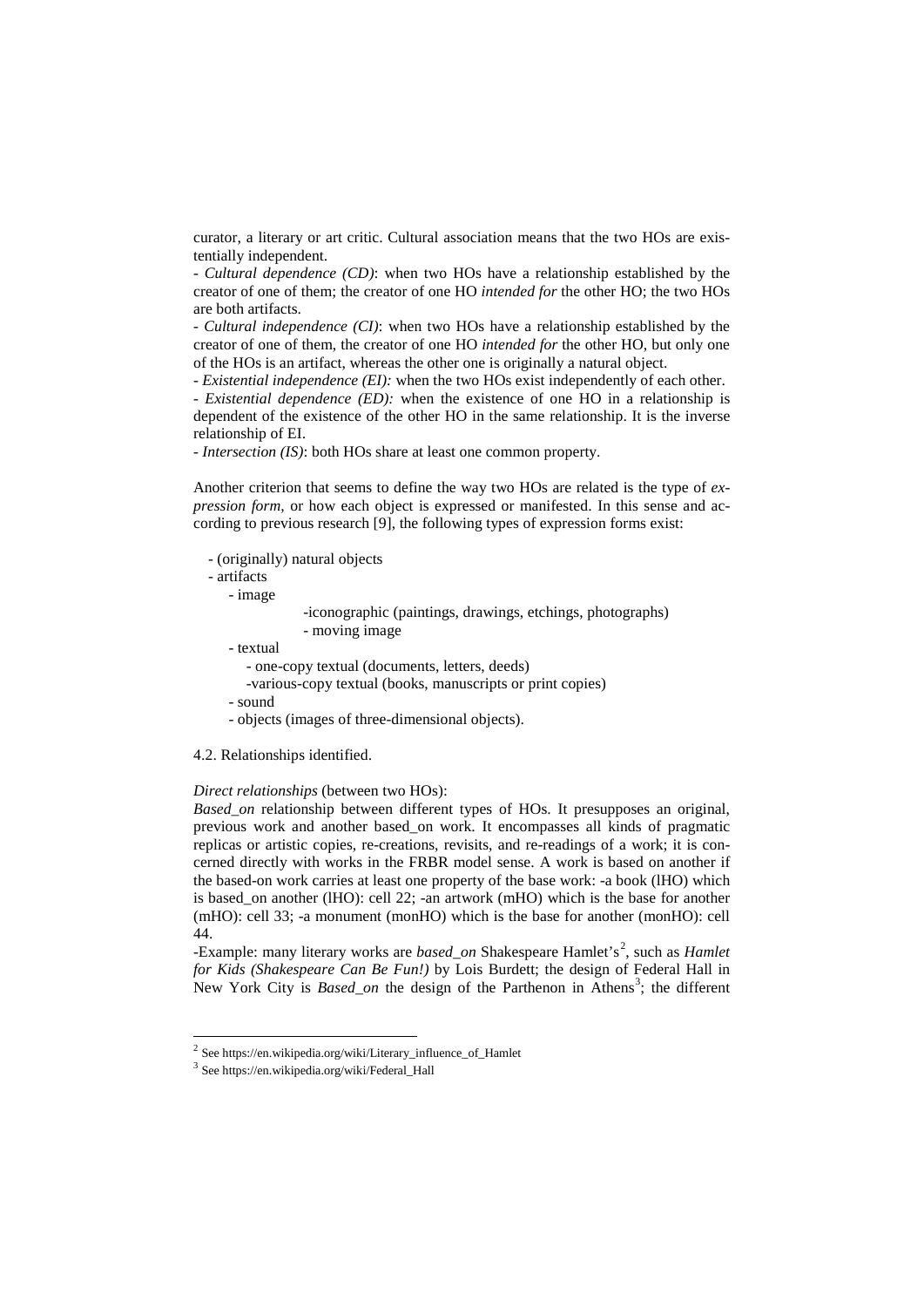*Based\_on* versions of Da Vinci's *Mona Lisa* by artists such as Dali, Botero, Andy Warhol, etc.

-Criteria: CD, IS; both HO share the same expression form.

-Do any of the objects depend on the other? Existentially, both objects do not depend on each other but (we suggest), from a cultural standpoint, the *Based\_on* works would not have existed if the original work did not exist.

-Inverse relationship? Yes, the *Base\_for* relationship.

-Other types of relationships between the two types of objects? The *Design\_or\_Procedure\_for* relationship.

-Are there similar relationships? *crm:P15 was influenced by (influenced)* and *frbr:is a transformation of*, *has adaptation*, *has an imitation* relationships.

*Design\_or\_Procedure\_for* relationships: -between architectural plans (aHO) and a monument (monHO): cell 14; -between an artwork (mHO) and their preparatory sketches (mHO): cell 33.

-Criteria: CD.

-Example: the architectural plans of MAC Niterói and the monument itself; the preparatory sketches and *Guernica* by Pablo Picasso; the preparatory sketches and the "War and Peace" panels by Brazilian artist Candido Portinari at the United Nations headquarters in New York.

-Inverse relationship? Yes, the *Design\_or\_Procedure*relationship: cells 11 and 33. -Similar relationships? The *crm:E29 Design or procedure entity*, used with the *crm:P69 has association with* relationship.

-Other types of relationships between the two types of objects? No.

*Documents* relationship between a field notebook (aHO) and the objects it documents (mHO): cell 13.

-Example: Darwin's Beagle's expedition field notebook<sup>[4](#page-5-0)</sup> and the species collected by him.

-Criteria: CI; the range HO has the form expression *textual*.

-Inverse relationship? The species in a museum *is\_Documented\_by* a field notebook: cell 31.

-Are there other types of relationships between the two types of objects? No.

*Has\_as\_Subject* relationships: -between a painting or drawing (domain mHO) that has as subject a book (range lHO): cell 32; -between a book (lHO) which has as subject letters (aHO): cell 21; -between a book (lHO) which has as a subject a book (domain (lHO); -between a book (lHO) which has as subject a monument (monHO) cell 24; between a letter (domain aHO) commenting on or describing a book and the book itself (range lHO): cell 12; -between a letter (domain aHO) commenting or describing an artwork and the artwork itself (range mHO): cell 13.

-Criteria: CD; the range HO has the form expression textual.

-Example: La Joconde : essai scientifique / sous la direction de Christian Lahanier<sup>[5](#page-5-1)</sup>, as many other books, has as a subject, or describes, or analyses, Da Vinci's *Mona* 

<span id="page-5-0"></span><sup>&</sup>lt;sup>4</sup> See http://darwin-online.org.uk/EditorialIntroductions/Chancellor\_fieldNotebooks.html

<span id="page-5-1"></span> $5$  See https://lccn.loc.gov/2008456582.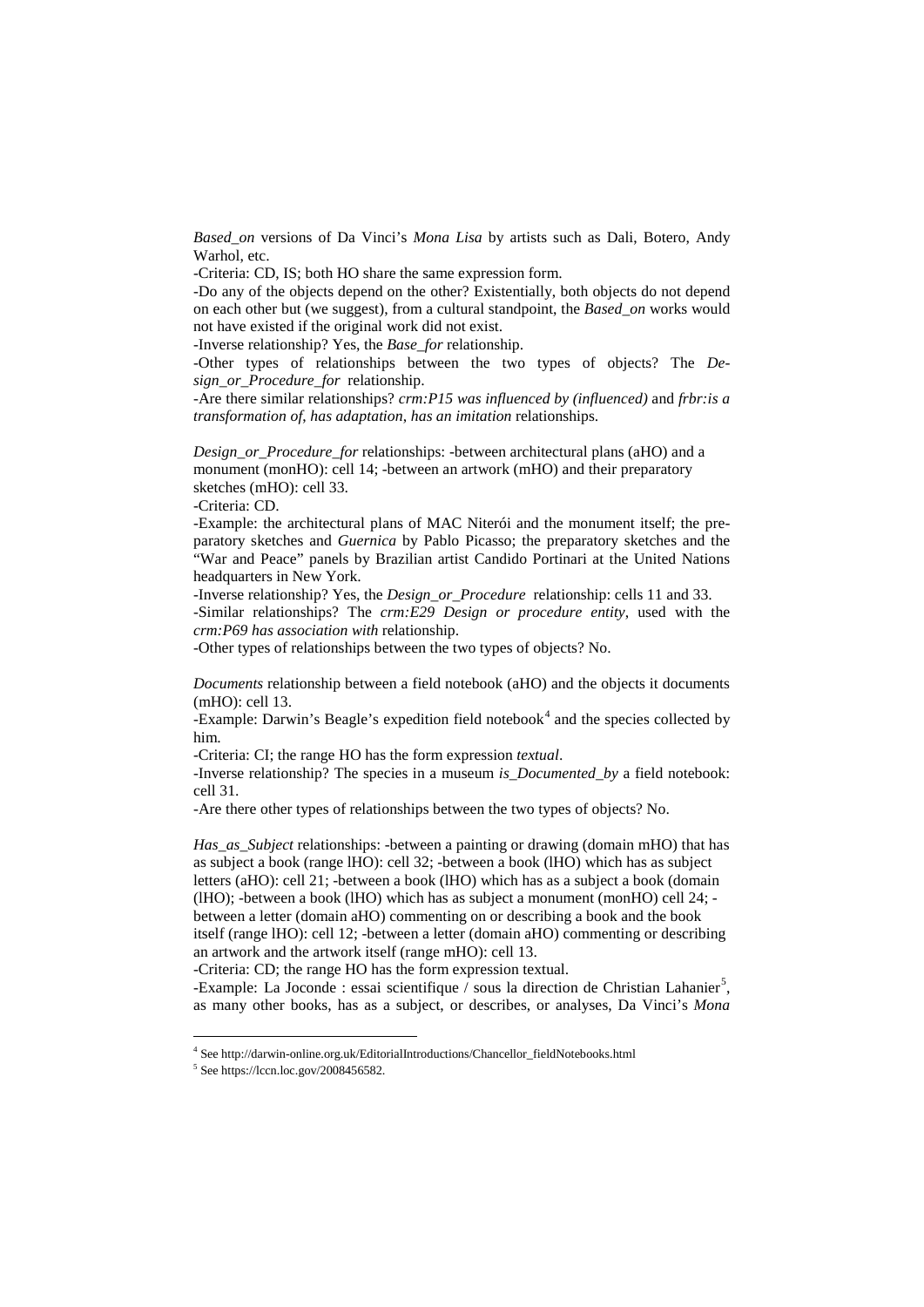*Lisa*; a letter from Brazilian writer Machado de Assis to his colleague Joaquim Nabuco commenting on the idea for a future book, *Memorial de Ayres* [7]; the book *Brunelleschi's Dome: The Story of the Great Cathedral in Florence* [8] has as subject the construction of Brunelleschi's Dome of Santa Maria del Fiori cathedral;

-Inverse relationship? The *Is\_Subject\_of* relationship between a painting or drawing (mHO) which has as subject a book (domain lHO): cell 32; or between a monument (monHO) which is the subject of a book (lHO): cell 42.

-Similar relationships? The "is the" relationship *frbr:has\_as\_subject*, or *edm:P120 is about (is subject of).*

*Influenced* relationship: -between a work which influenced the creation of another work *according to someone*.

-Example: according to several literary critics, the work Don Quijote by Cervantes Saavedra *influences* many others; any of the two HO is intended for the other. -Criteria: CA, EI.

-Inverse relationship? The *Influenced\_by* relationship.

-Similar relationships? The *dbpedia:influenced* relationship.

*Inspired*: Relationship -between a book (domain IHO) which inspired a painting or drawing (range mHO): cell 23; -between an artwork (domain mHO) and a book (range lHO): cell 32.

-Example: the previously mentioned book *Don Quijote de La Mancha* by Cervantes Saavedra and an aquatint by Picasso portraying Don Quijote and Sancho Panza; or the romance *Iracema* by the Brazilian writer José de Alencar and a painting with the same title by José Maria Medeiros<sup>[6](#page-6-0)</sup>; or the Da Vinci's *Mona Lisa* and the romance *Mona Lisa Overdrive* by William Gibson<sup>[7](#page-6-1)</sup>, among many others.

-Criteria: CD; the two HO have different expression forms.

-Inverse relationship? The *Inspired\_by* relationship.

-Other types of relationships between the two types of objects? The *Has\_as\_Subject* relationship between a book (domain lHO) which has as subject a painting or drawing (mHO) or the *Is\_Illustrated\_by* relationship between a book (domain lHO) which is illustrated by a painting or drawing (mHO, of type iconography).

-Similar relationships? The relationship *wikim:inspired.*

*Is\_Illustrated\_by* relationship: -between a book (domain lHO) that is illustrated by a painting or drawing, (range mHO, of type iconography): cell 23.

-Example: the Aristophane's *Lysitrata* edited by the Limited Editions Club, which is illustrated by six signed etchings of Pablo Picasso; James Joyce's *Ulysses* 1935 edition illustrated by Henri Matisse's rare etchings.

-Do any of the objects depend on the other? In this case, it seems to apply the FRBR (IFLA, 1998, 66) *referential* relationship. Matisse's etchings are components of the Ulysses edition, they would not have existed if the edition did not exist.

Criteria: CD, domain lHO has the expression form textual, range mHO has the expression form iconographic.

-Inverse relationship? The *Illustrates* relationship.

<span id="page-6-1"></span><span id="page-6-0"></span> <sup>6</sup> See https://pt.wikipedia.org/wiki/Ficheiro:Iracema\_hi.jpg.

 $^7$  See https://en.wikipedia.org/wiki/Mona\_Lisa\_Overdrive.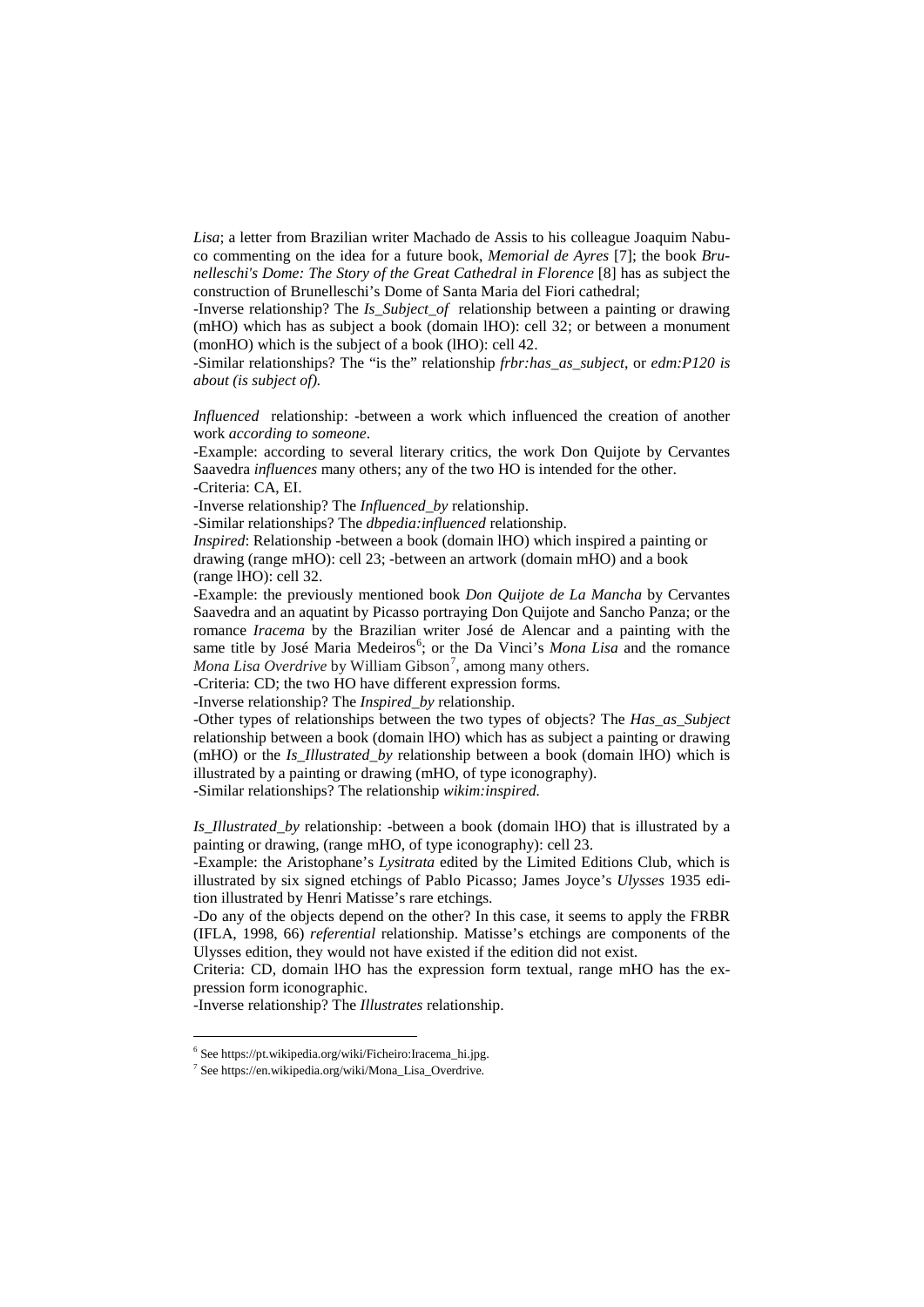-Other types of relationships? The *frbr:Has\_as\_Subject* relationship between a book (domain lHO) which has as subject a painting or drawing (mHO); the *Inspired* relationship between a book (domain lHO) which inspired a painting or drawing (range mHO).

-Similar relationships? *crm:P65 shows visual item* or *crm:P46 is composed of (forms part of).*

*Portrays* relationship: -between an artwork (domain mHO) of type iconography and a monument it portrays (range monHO): cell 24.

-Example: several paintings made by French Impressionist artist Monet portraying the Rouen Cathedral<sup>[8](#page-7-0)</sup>.

-Criteria: CD; range mHO has the expression form iconographic.

-Inverse relationship? The *Is\_Portrayed\_by* relationship: cell 43.

-Other types of relationships? No.

-Similar relationships? The *crm:P62 depicts (is depicted by)*.

#### *External relationships.*

Such are relationships between HOs and external entities: Agents, Concepts, Events, Time and Place. Taking the FRBR model as a basis such relationships may be *thematic relationships* (*has as subject relationships*), or various other kinds of specific relationships (*is\_created\_by*, *is\_realized\_by*, *is\_produced\_by*, *is\_owned\_by* FRBR relationships Group 1 to Group 2 relationships). There are also other kinds of relationships between HOs and external entities not provided for in the FRBR model, those that provide context to HOs, as the *crm:P8 took place on or within (witnessed)*, between a *Period* and a *Physical Object*, and *crm:P12 occurred in the presence of (was present at)*, between an *Event* and a *Persistent Item*.

The following kinds of relationships are found.

*Has\_existential\_participation* relationship: - between HO (domain) to which an Agent (range) contributed to its existence (domain): cells 15, 25, 35, and 45; or between HO (domain) to which an Event (range) contributed to its existence (domain): cells 17, 27, 37, and 47;

- Example: the book *Don Quijote de La Mancha* (domain: lHO) and Cervantes Saavedra (range: Agent); the Monalisa (domain: mHO) and Da Vinci (range: Agent); the Dome of Santa Maria del Fiori Cathedral (domain: monHO) and Brunelleschi (range: Agent); the work Isagoge (domain: lHO) by Porfírio and its translator, Boethius (range: Agent); also a volcanic stone sample (mHO) and the eruption of Vesuvius volcano (range: Event)*.*

Criteria: ED.

-Inverse relationship? Existential\_participation relationship: cells 51, 52, 53, and 54; cells: 71, 72, 73, and 74.

*Has\_physical\_proximity\_or\_contact* relationship: - between an HO (domain) which at any moment was physically close or has contact with an Agent (range): cells 15, 25,

<span id="page-7-0"></span> <sup>8</sup> See https://en.wikipedia.org/wiki/Rouen\_Cathedral\_(Monet\_series)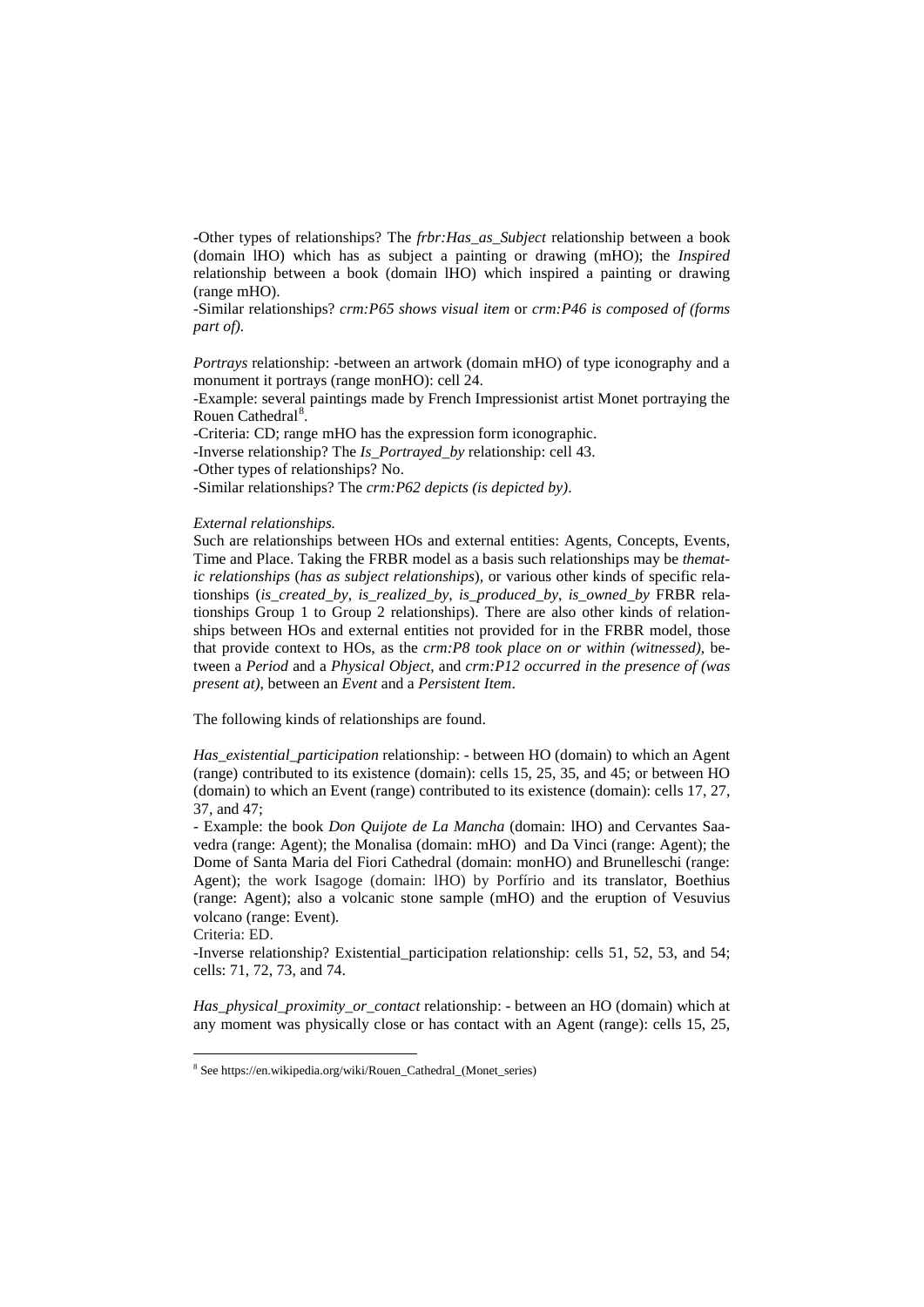35, and 45; or between an HO (domain) which at any moment was physically close or has contact with an Event (range): cells 17, 27, 37, and 47.

- Example: the Rosetta Stone (domain: mHO) and the French Scientist Jean-François Champollion (range: Agent); or the pen (domain: mHO) with which Princess Isabel signed the law of the abolition of slavery in Brazil (range: Event). Criteria: EI.

-Inverse relationship? *Physical\_proximity\_or\_contact* relationship: cells 51, 52, 53, and 54; cells: 71, 72, 73, and 74.

An initial proposal of a schema is as follows:

- Associative relationships

- HO HO relationships
	- Cultural affinity relationships
	- *Based\_on, Has\_as\_Subject, Influenced, Inspired*
	- Descriptive/Referential relationships
		- *Documents, Is\_Illustrated\_by, Portrays*
	- Genetic/Planning/Sketch relationships
		- *Design\_or\_Procedure\_for*
- HO external entities relationships
	- Thematic relationships
	- Contextual relationships
		- Has\_existential participation relationships
		- Has physical proximity or contact relationships
		- Time\_context
		- Place\_context

#### **5. Conclusions**

This is an ongoing research, the results presented and the schema proposed herein are provisional and a starting point to be discussed, tested and enhanced.

The publishing of digital collections over the web opens new opportunities to heritage institutions. It enhances access, enables reuse, and achieves full integration of collections to the mainstream Web, thus enlarging their reach and synergies. Such synergies can be exploited as culturally relevant relationships are established between the digital objects of these collections implemented as LOD links. The interlinking of resources from different institutions provides rich contexts not available by OPAC technologies [10]. The reciprocal implementation of LOD links between heterogeneous and distributed digital collections requires cooperation, coordination and curatorial activities on a new level. It can also achieve interoperability across the boundaries of cultural heritage institutions, and improve usability between collections, thus empowering and reshaping heritage institutions.